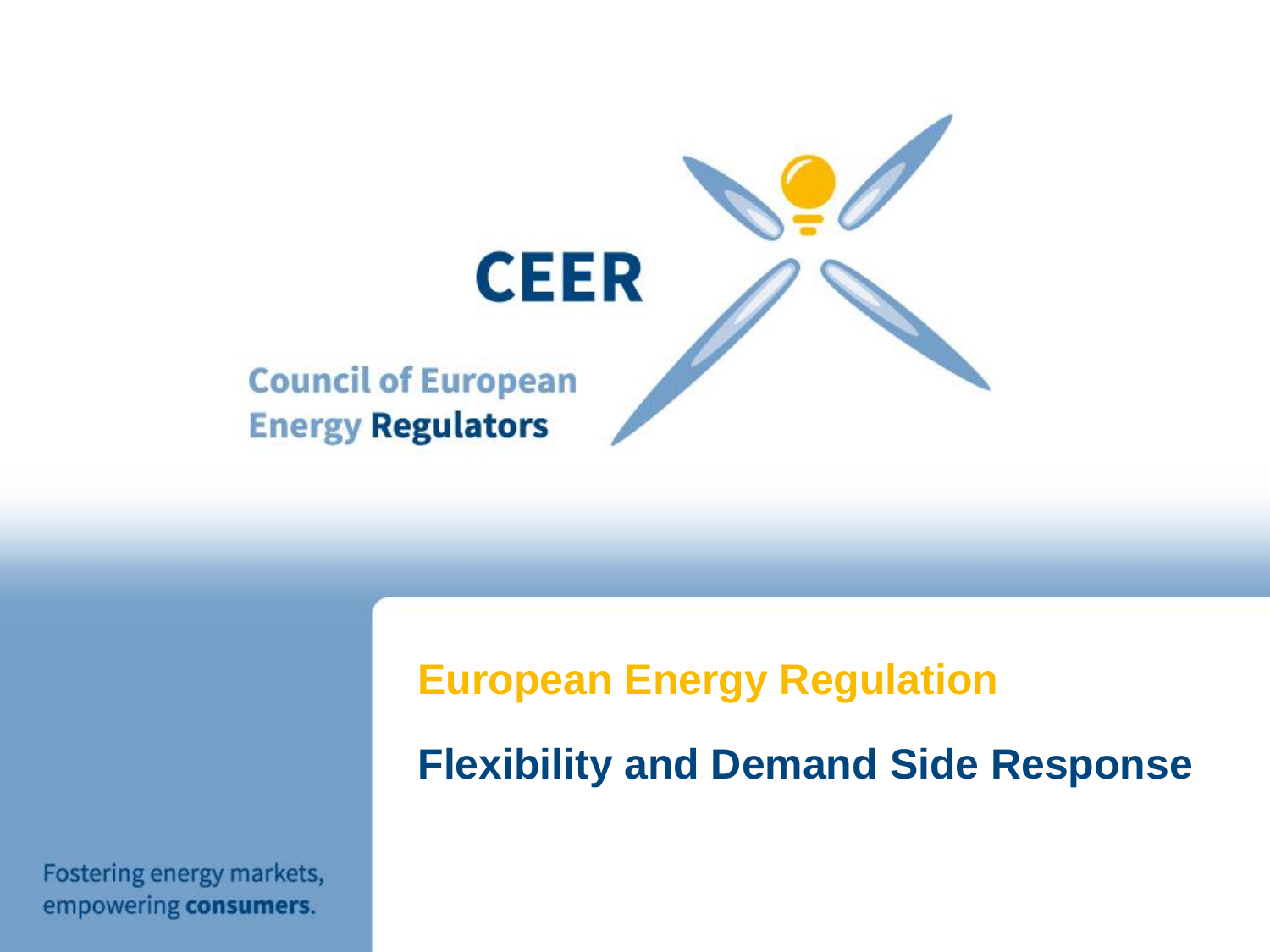

### Any views expressed in this presentation are my own, and do not necessarily represent the views of the Council of European Energy Regulators, individual European energy regulatory authorities or the European Commission.

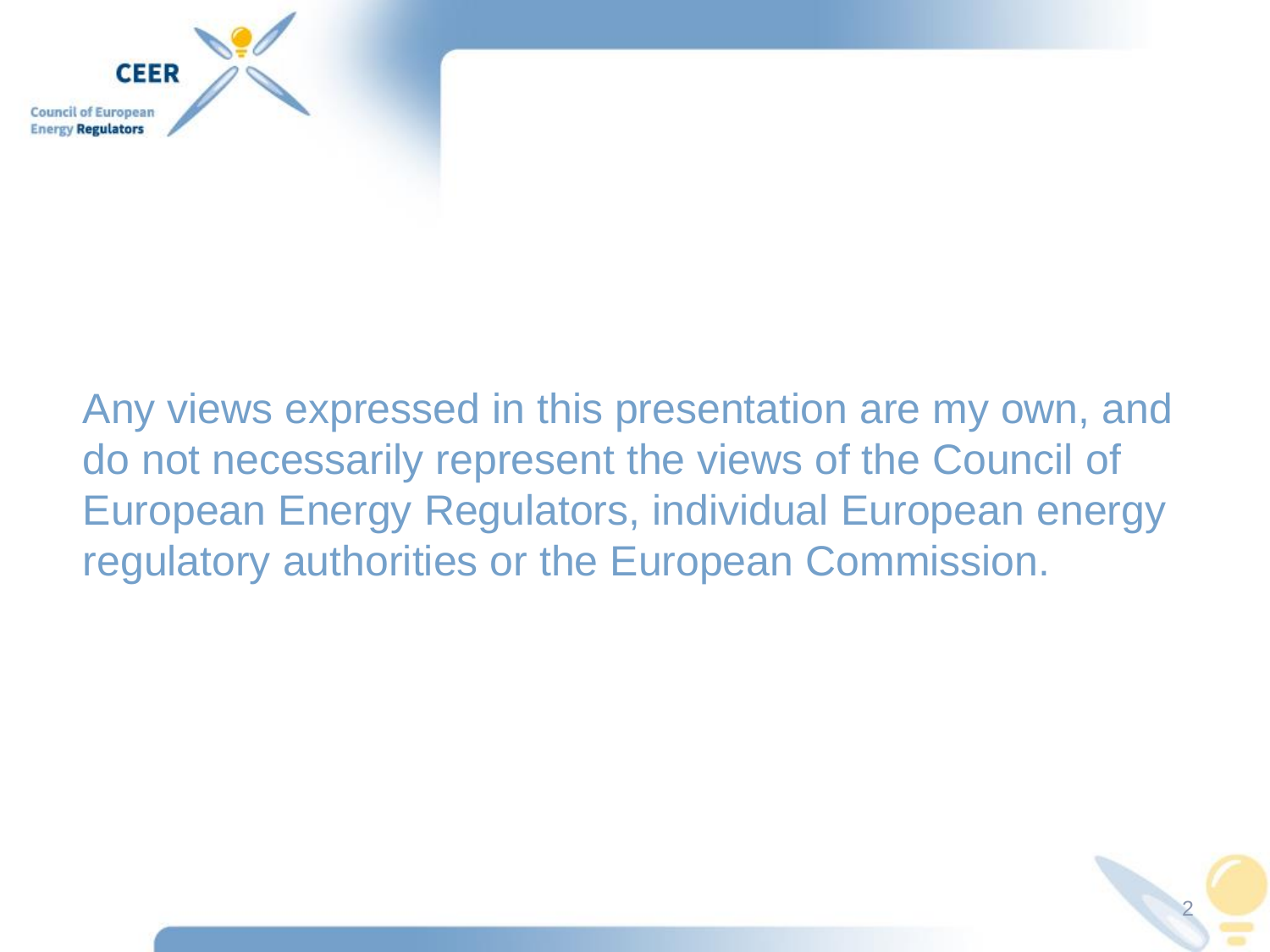

# **Technology is changing**

- Introduction of smart meters and smart grids
	- $\blacktriangleright$  Early stages but underway in many countries
	- Prerequisite to demand side involvement of small and medium sized consumers
- Information generated by new technology will enable valuation of demand response
	- ► Time of day metering will enable value of consumption to be revealed at each point in time. Consumption avoided at peak may have a very different value to that avoided at other times
	- ► Audit of demand-side involvement (consumption avoided)
- New technology will allow consumers to control consumption patterns
	- $\triangleright$  And will enable new service providers to enter the market

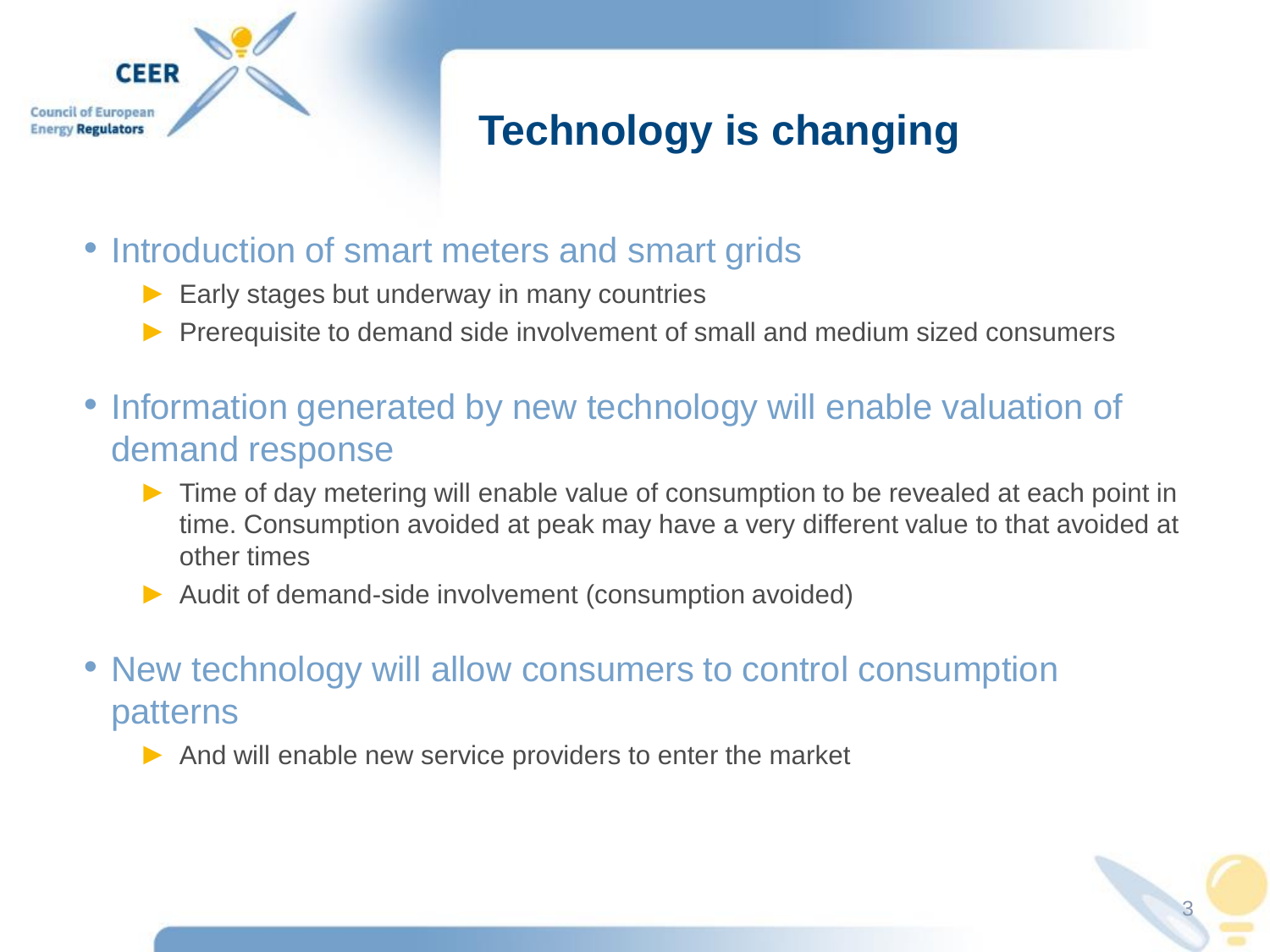

#### **2.1 Energy sector trends (I)**

- Consumer concerns:
	- Rising energy price remains a major concern: in household budgets and for companies' competitiveness
	- $\blacktriangleright$  The increasing share of intermittent renewable generation requires grid investments i.e. fixed costs become higher



► Households and industry can save energy and money by improving their energy efficiency and be involved in demand response

> **Simple and clear information is needed to encourage consumer to take up innovative products and services**

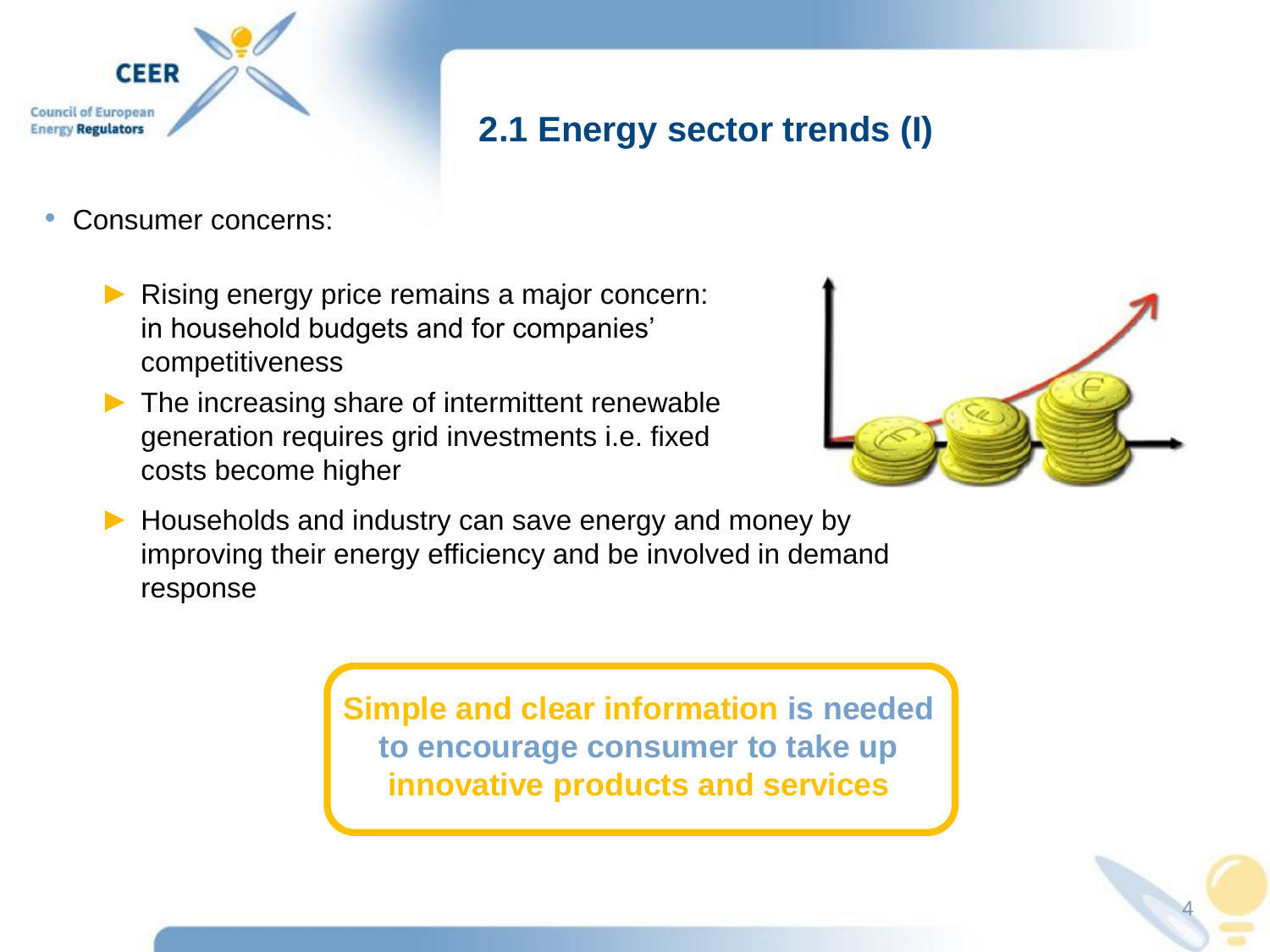

#### **2.2 Energy sector trends (II)**

- Enabling demand response:
	- ► Larger consumers have already provided load management services to system operators for many years
	- ► Demand response-enabling technologies will increasingly allow all types of consumers (including small and medium sized) to participate (e.g. time-of-use pricing, demand-response contracts, load limiters, demand reduction contracts, …)
- 
- Complexity will increase for smaller consumers

**Consumer engagement will be increasingly important to ensure that new relationships are understood and that demand response matches consumer needs (habits, load flexibility, size, etc.)**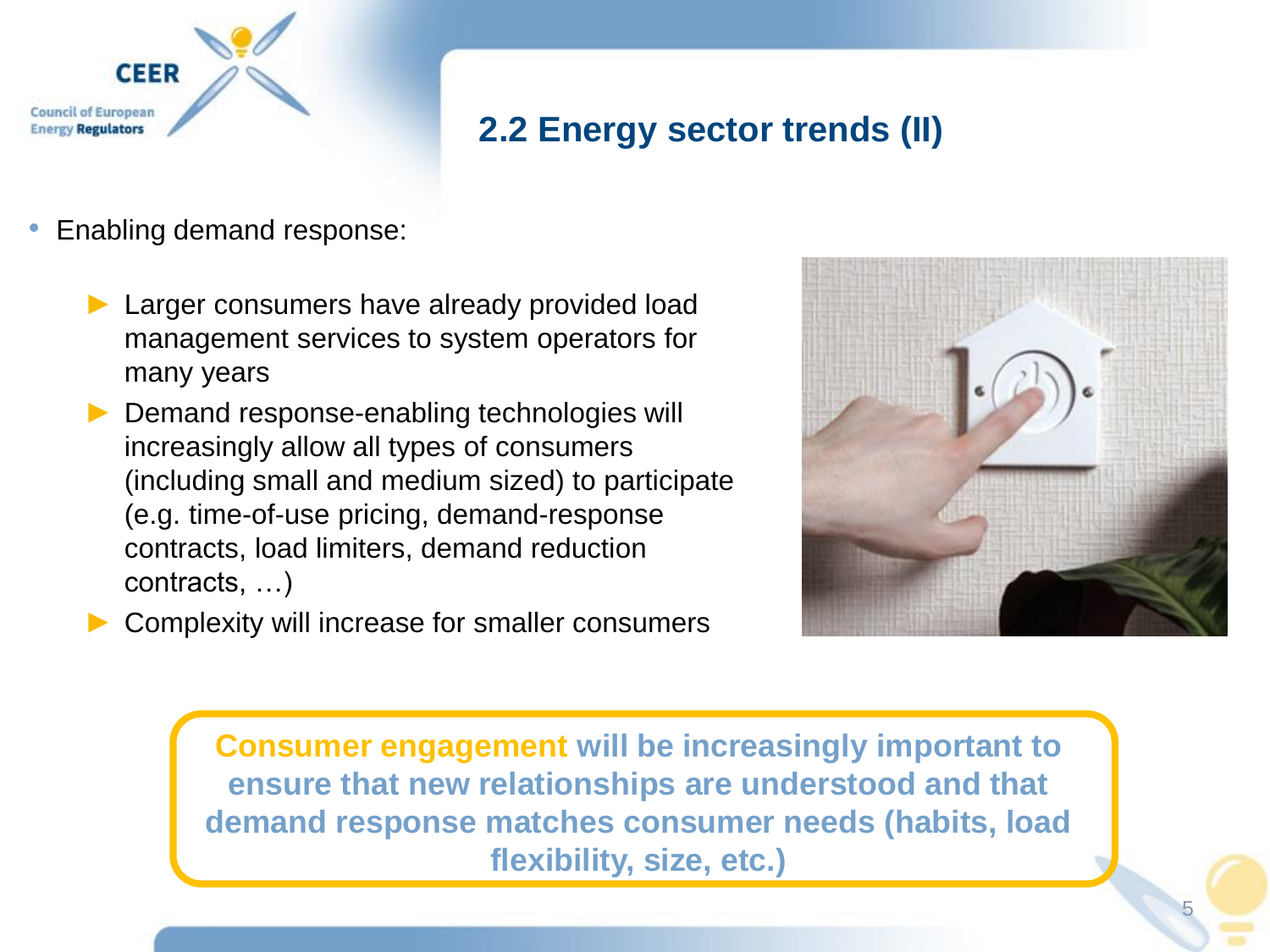

#### **3. CEER's work on Demand Side Flexibility (1)**

Why Demand-Side Flexibility?

- ► The Energy Efficiency Directive (2012) places requirements on regulators **to promote the demand side**
- ► There are huge potential benefits if we can harness DSF and make it work in the **best interests of European consumers**
- ► The 2014 CEER Advice Paper on DSF explores at a high level the emergence of Demand-Side Flexibility.
	- Process included an internal survey of regulators, a public consultation and workshop
- ► The Bridge to 2025 Conclusions document sets out the r**ole we expect DSOs to play** in the developed internal energy market of 2025. CEER is committed to providing guidance on how NRAs can help DSOs achieve this

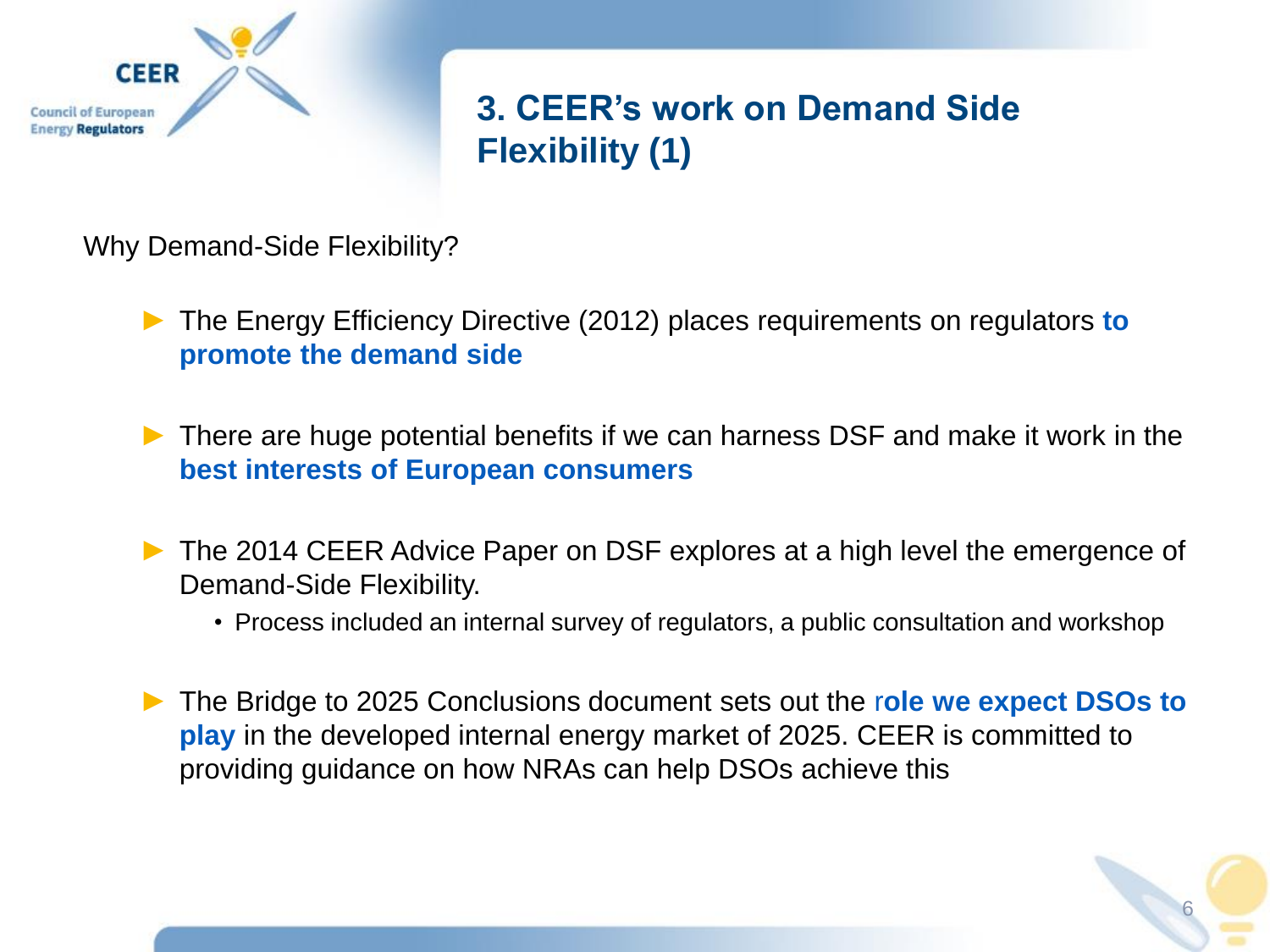

#### **3.1 Energy markets are evolving**

Massive changes in energy system due to environmental policy and technological advance

► Increased amount of intermittent Renewable Energy Sources (RES)

Distributed generation; new market players

- Technology: smart meters, smart grids; increased electrification of heat and power
- Security of supply concerns
- Consumers: increasingly aware and concerned (prices, trust, privacy, the environment)

#### **Demand-Side Flexibility is part of the response**

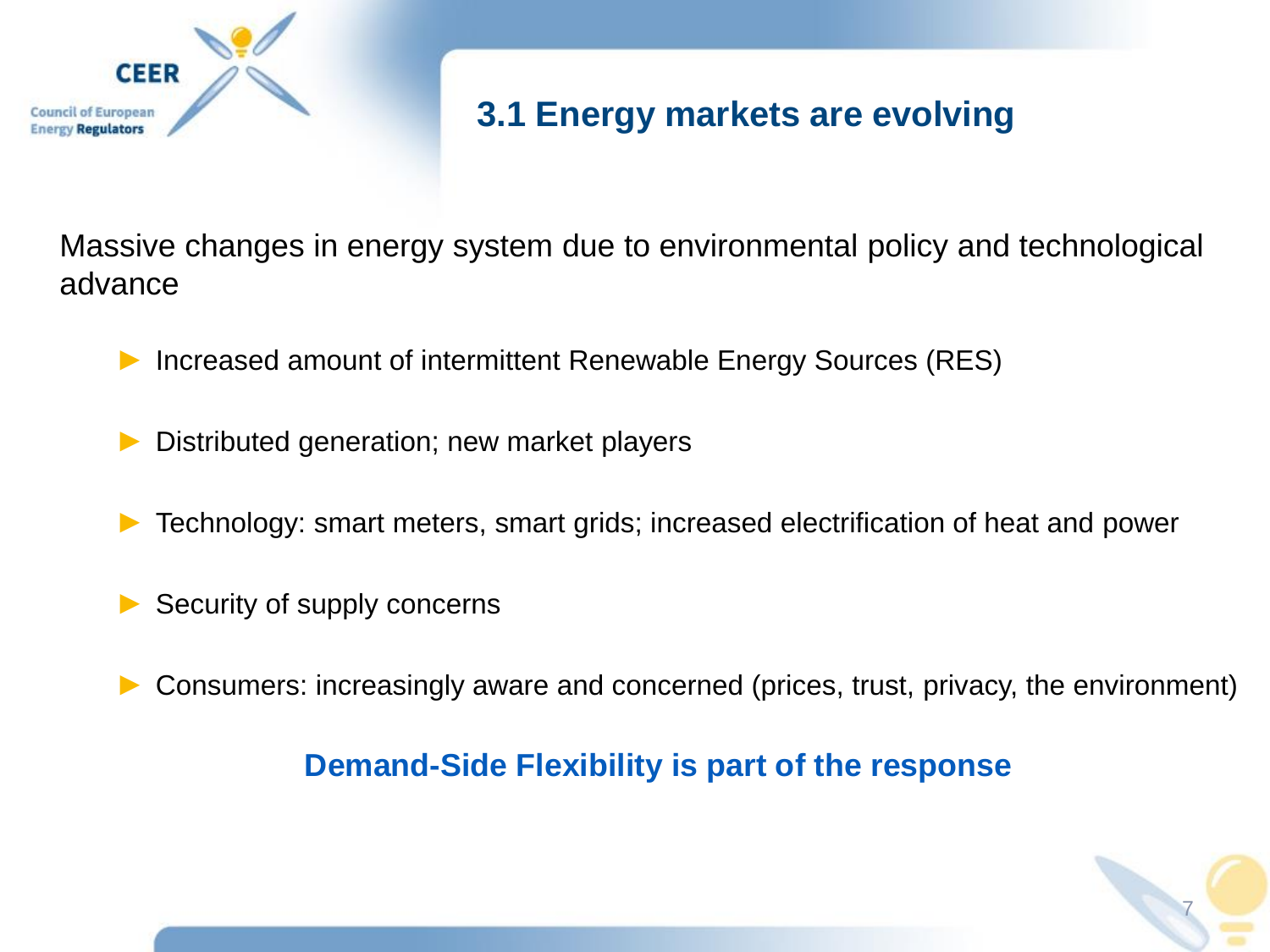

#### **3.2 What is DSF? (1)**

►The ability of consumers to change their electricity usage in **response to some form of signal** (such as time-variable electricity prices, or the price on organised electricity markets where consumers can, alone or through a third party such as an aggregator sell demand **reduction/increases**)



8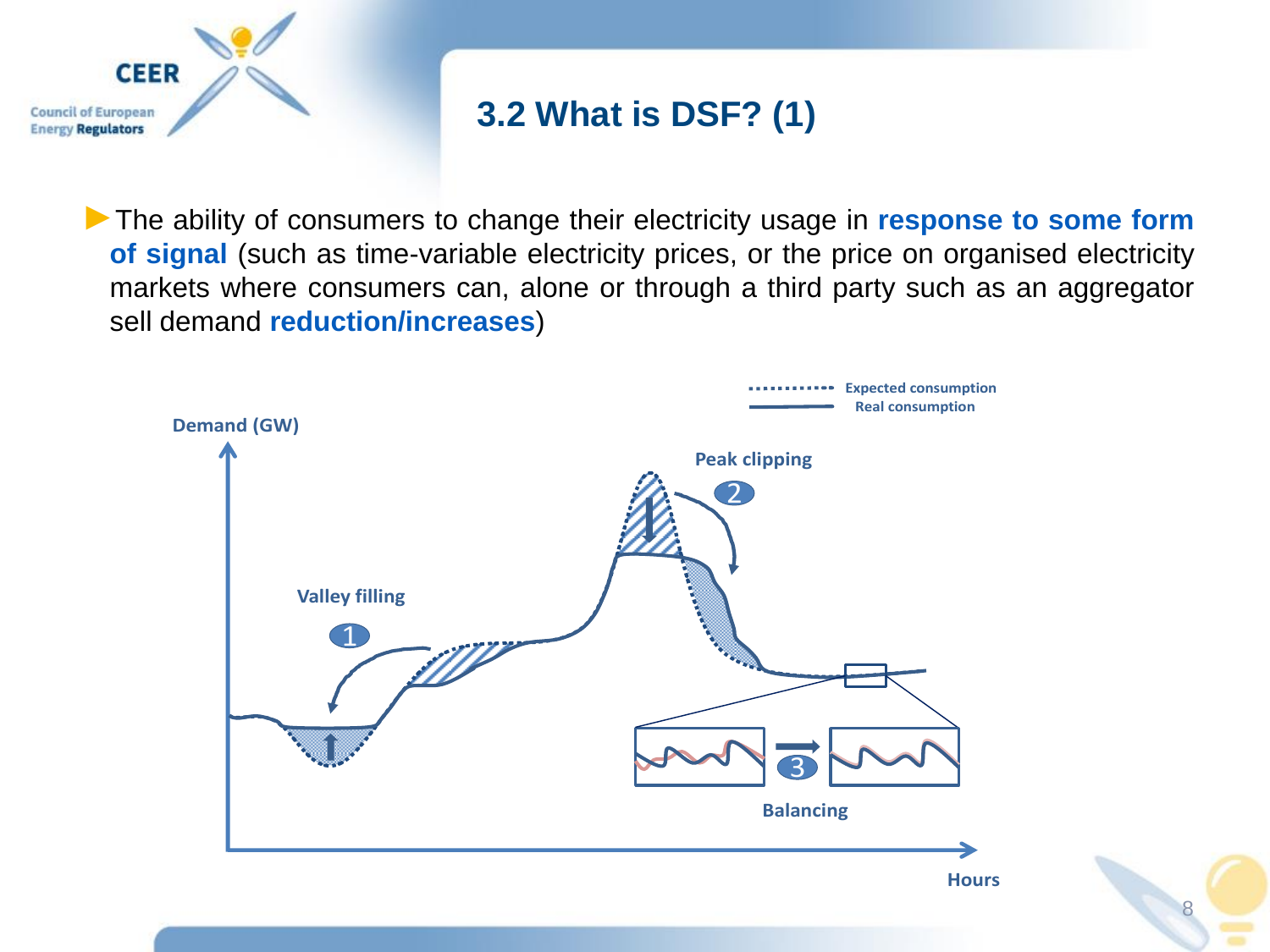

#### **3.3 What is DSF? (2)**

▶ The graph shows a standard load profile shape. DSF is about flattening the shape of this curve by shaving the peaks, and filling the valleys

► These can happen independently of each other, as in some cases it might be the same demand that is providing those changes



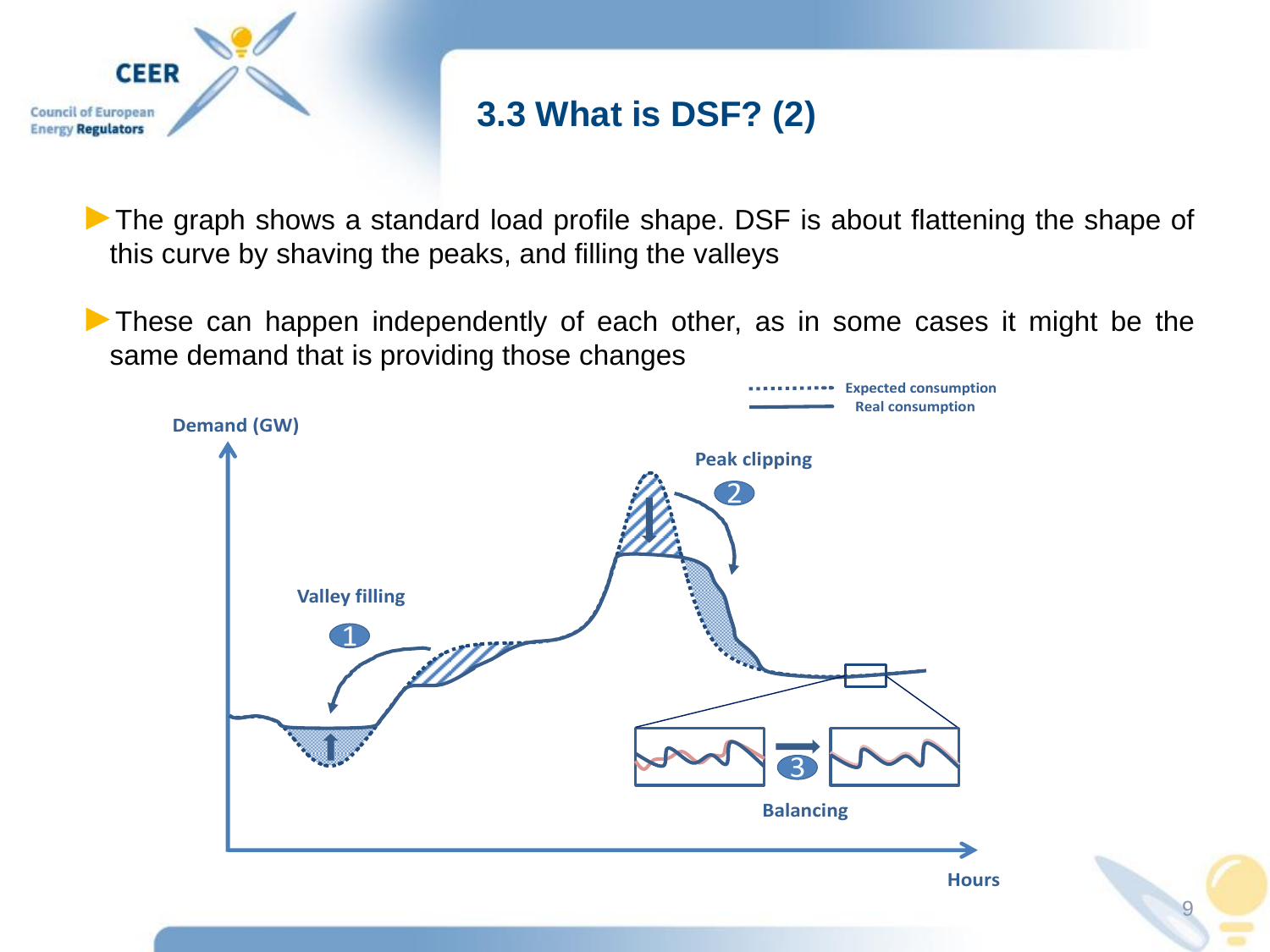

#### **3.4 Where is the value?**

 $\blacktriangleright$  The value is spread across the whole energy system

►**Balancing:** TSOs can use DSF to help them manage constraints and balance the system. Large producers can also use it to balance their portfolios – to avoid payments for being long/short

►**Capacity:** DSF can provide 'spare capacity' reducing the need for peaking plants and increasing generation adequacy. Allowing for an increase in demand at times also avoids having to curtail wind generation, again improving adequacy



DSF value throughout the energy system

10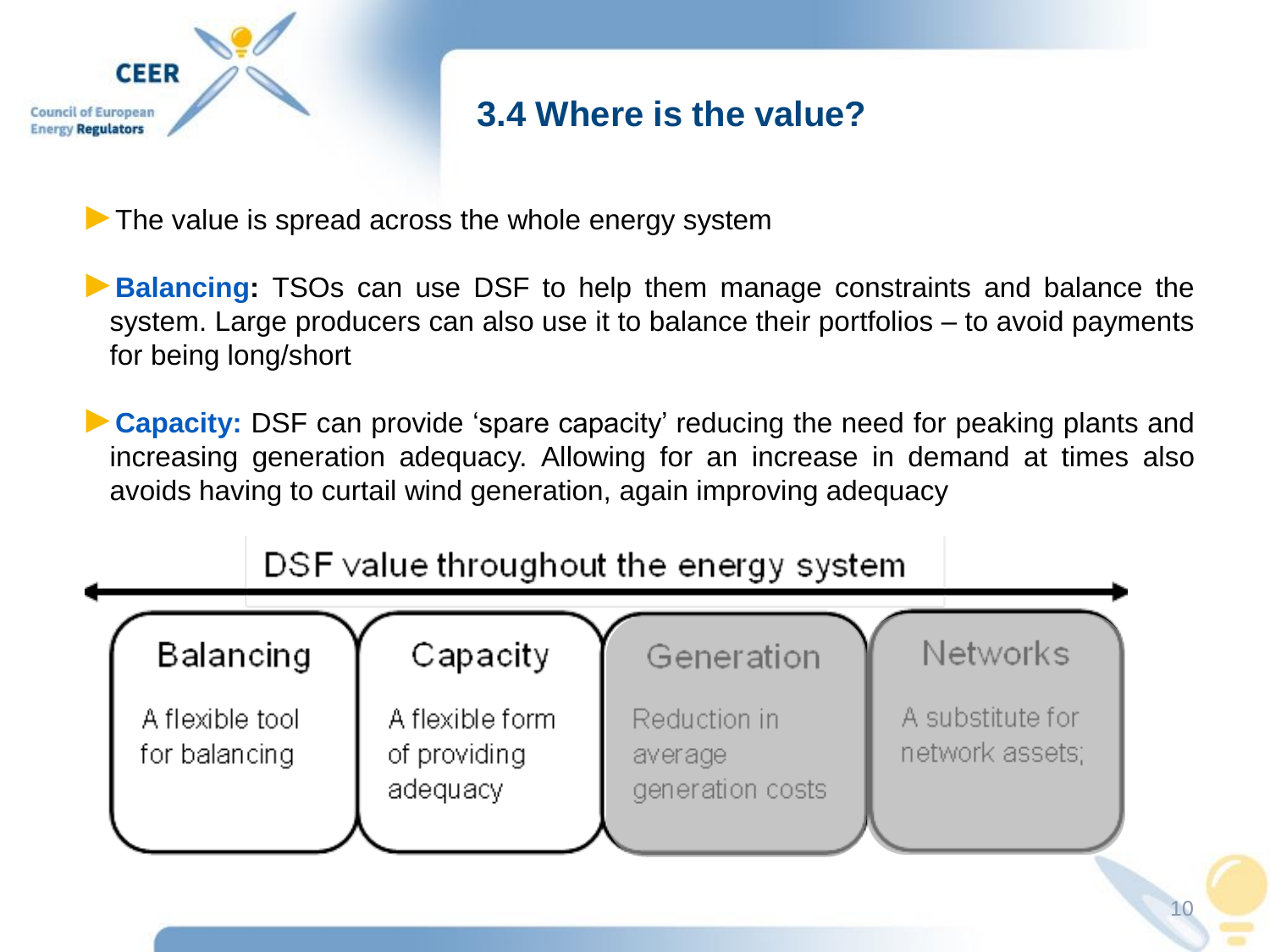

#### **3.5 Where is the value?**

 $\blacktriangleright$  The value is spread across the whole energy system

▶ Generation: A flatter demand profile should allow existing plants to run more predictably, thereby increasing their operating efficiency and reduce the average cost of generation. Also, by avoiding peaks, we can see a reduction in energy costs to residential consumers, and to large industry when they provide their flexibility to the market.

►**Networks**: finally, by alleviating system constraints, DSF can postpone or reduce the need to invest in new network infrastructure.



#### DSF value throughout the energy system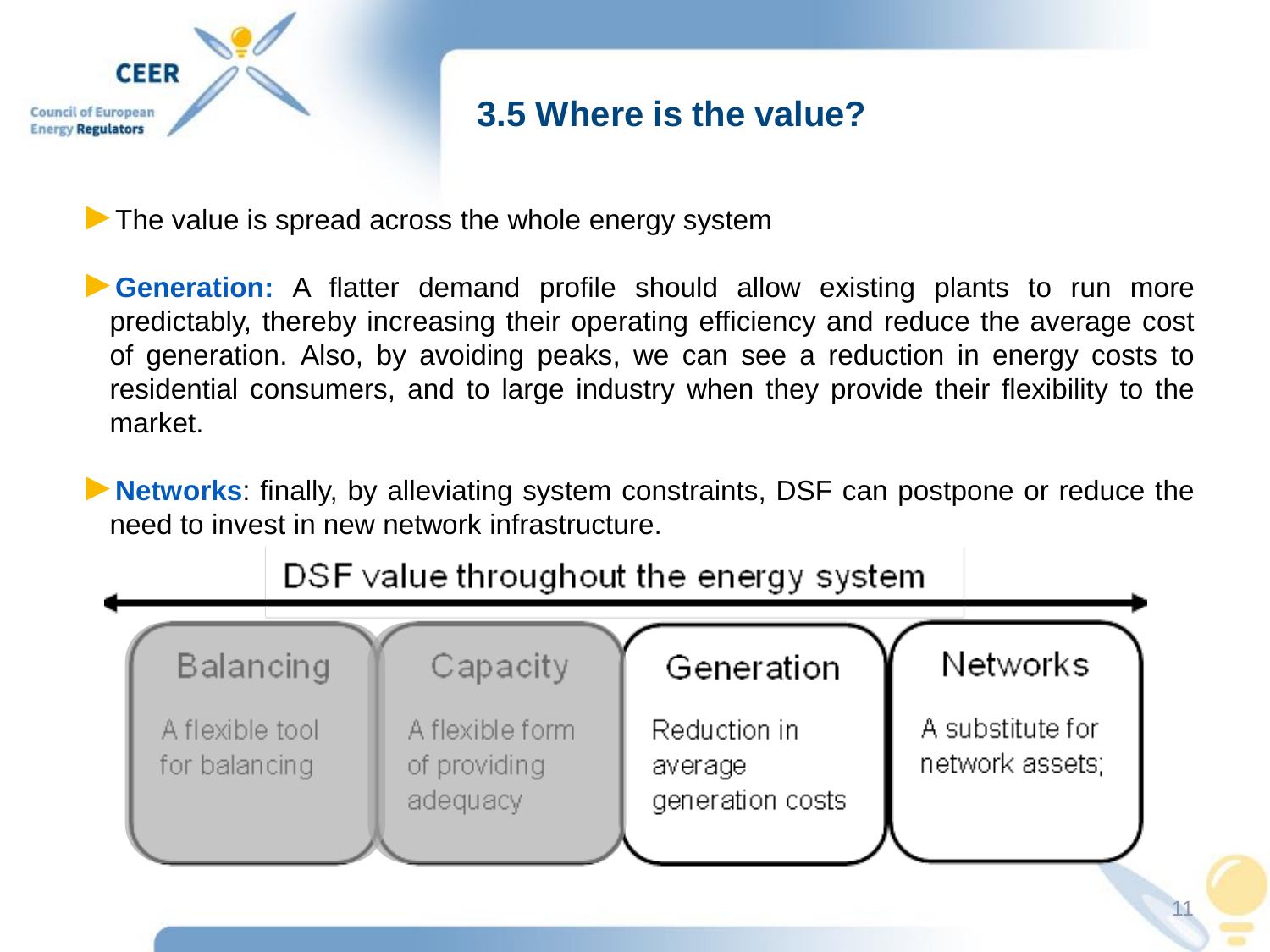

#### **3.6 Challenges**

- Clearly established roles and responsibilities among market players
- DSF needs access to all markets (balancing, wholesale, retail, capacity)
- The changing role of the DSO
- Competition between the market players (new and incumbents)
- Existing price regulation hinders DSF
- Technological compatibility, measurement & verification, smart meters
- Consumer awareness, engagement & understanding
- ► Information management and data protection

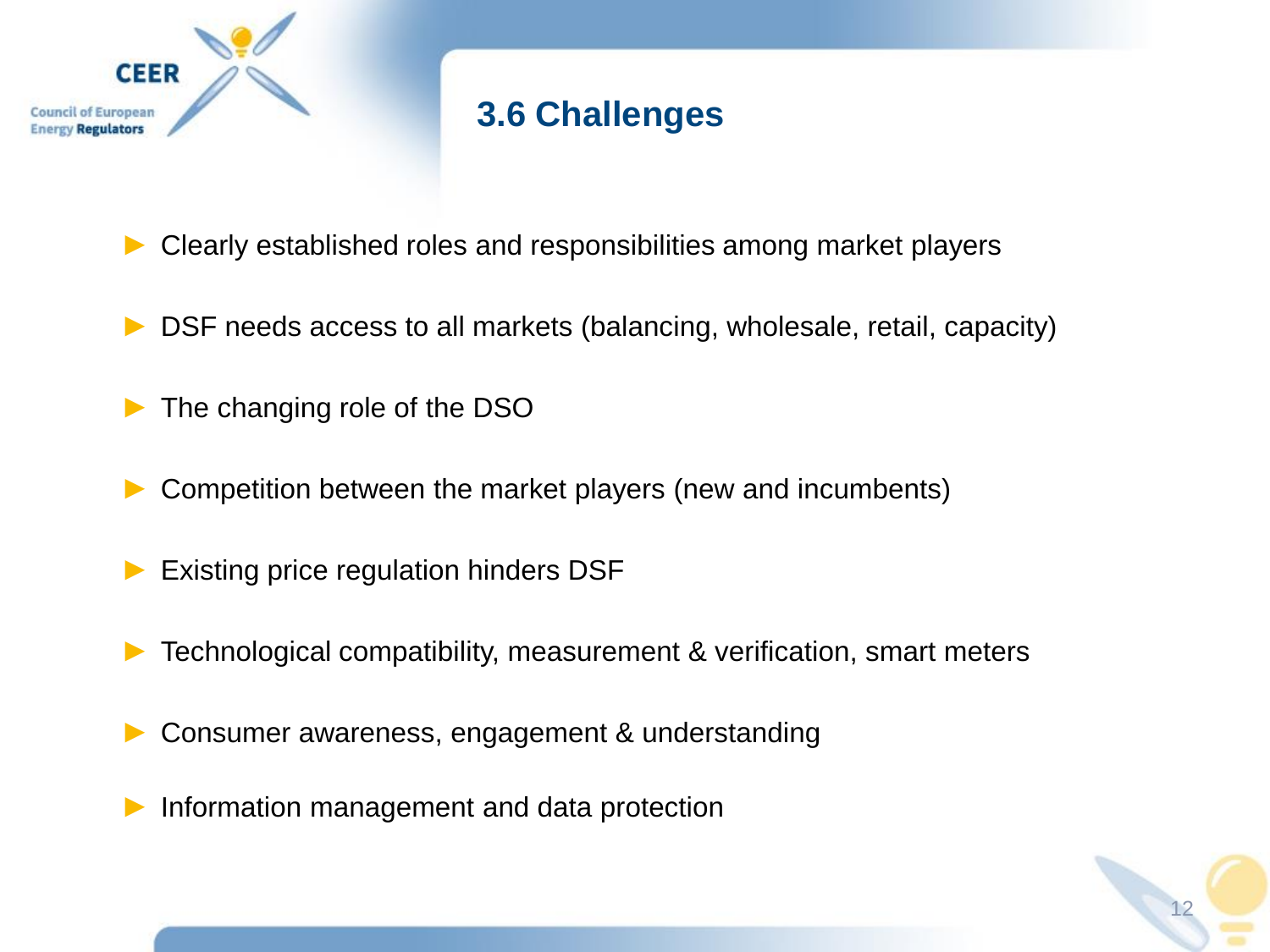

#### **3.7 A forward looking approach for DSOs**

In order to combat these challenges DSO must address key issues:

- ► DSOs must be **neutral market facilitators** to enable the development of new market based services to consumers by third parties and to ensure secure system operation
- ► DSOs will need to manage their networks actively; also through **smart grid solutions** and **innovative investments**
- ► Coordination between DSOs and TSOs for network operational matters. DSOs should increase resilience to new threats, including cyber-security
- ► Where data management is entrusted to them, DSOs should ensure that consumer's **data privacy** is maintained
- ► DSOs will need to adapt their networks to **meet new demands** (e.g. EV recharging stations and compressed natural gas filling stations).

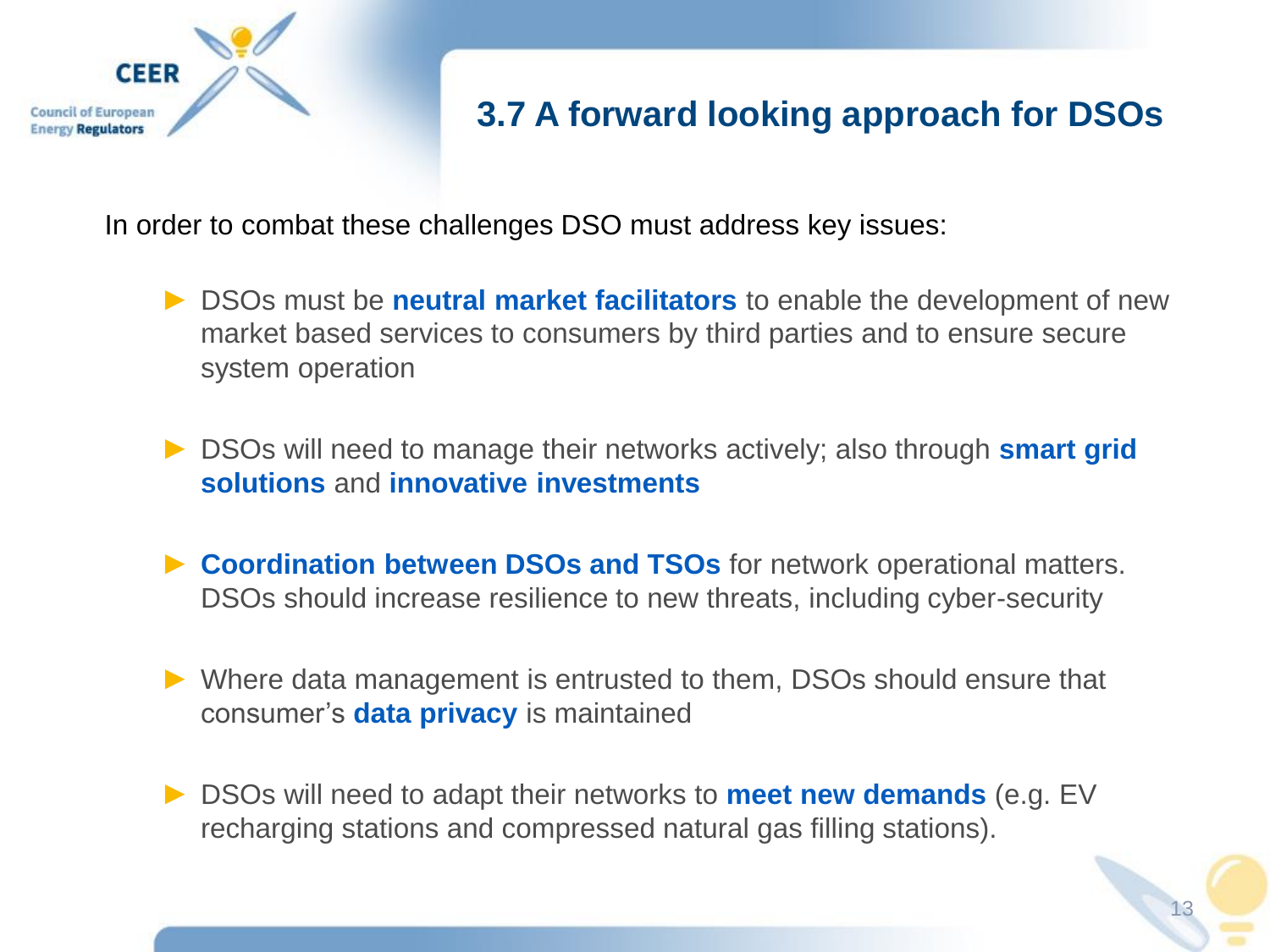

# **Overview of CEER mediumterm proposals:**

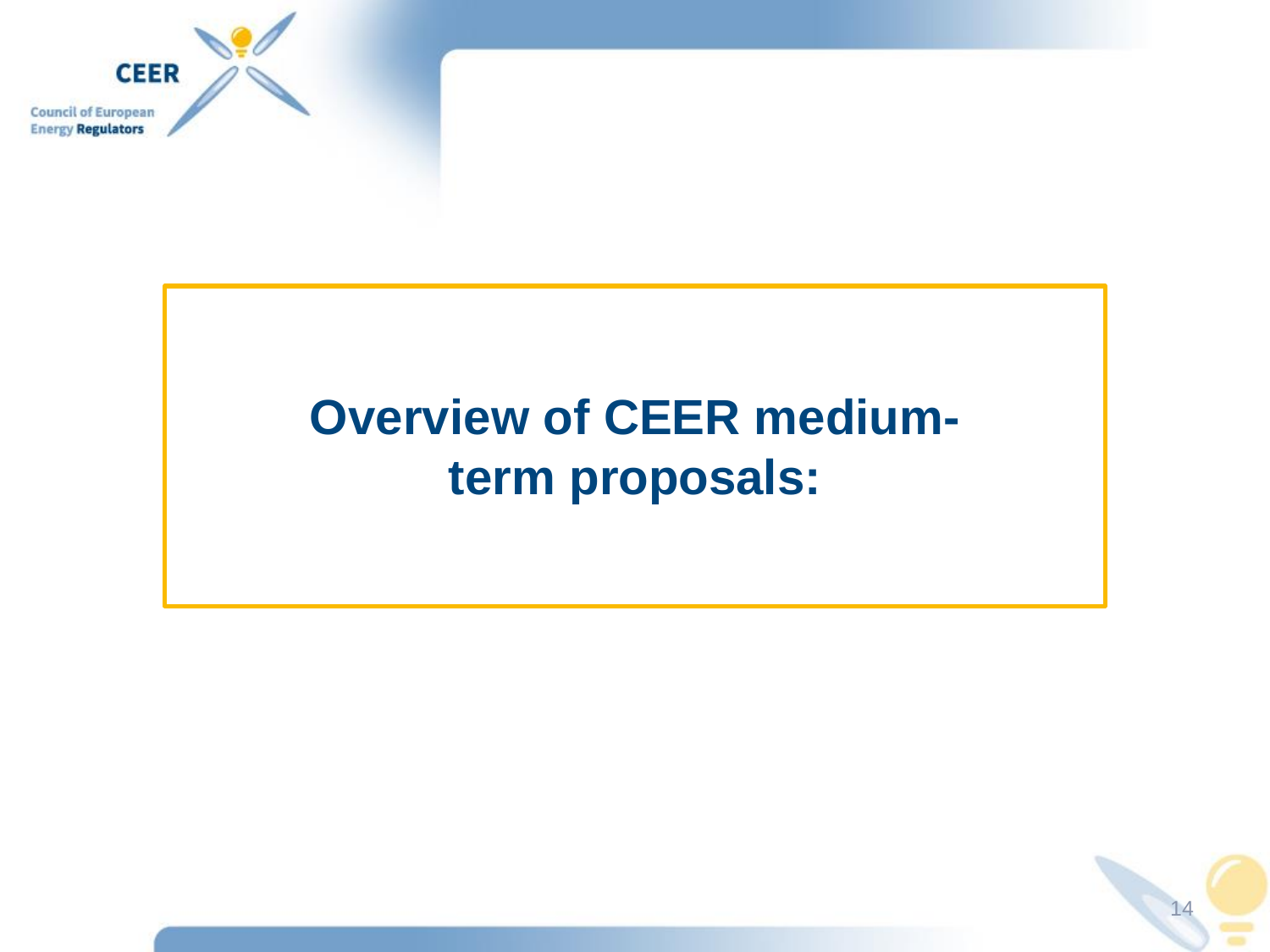

#### **4.1 Existing regulatory requirements (1)**

15

►Continue to monitor the activities of vertically-integrated DSOs and assess the adequacy of the current rules on business separation against the evolving role of DSOs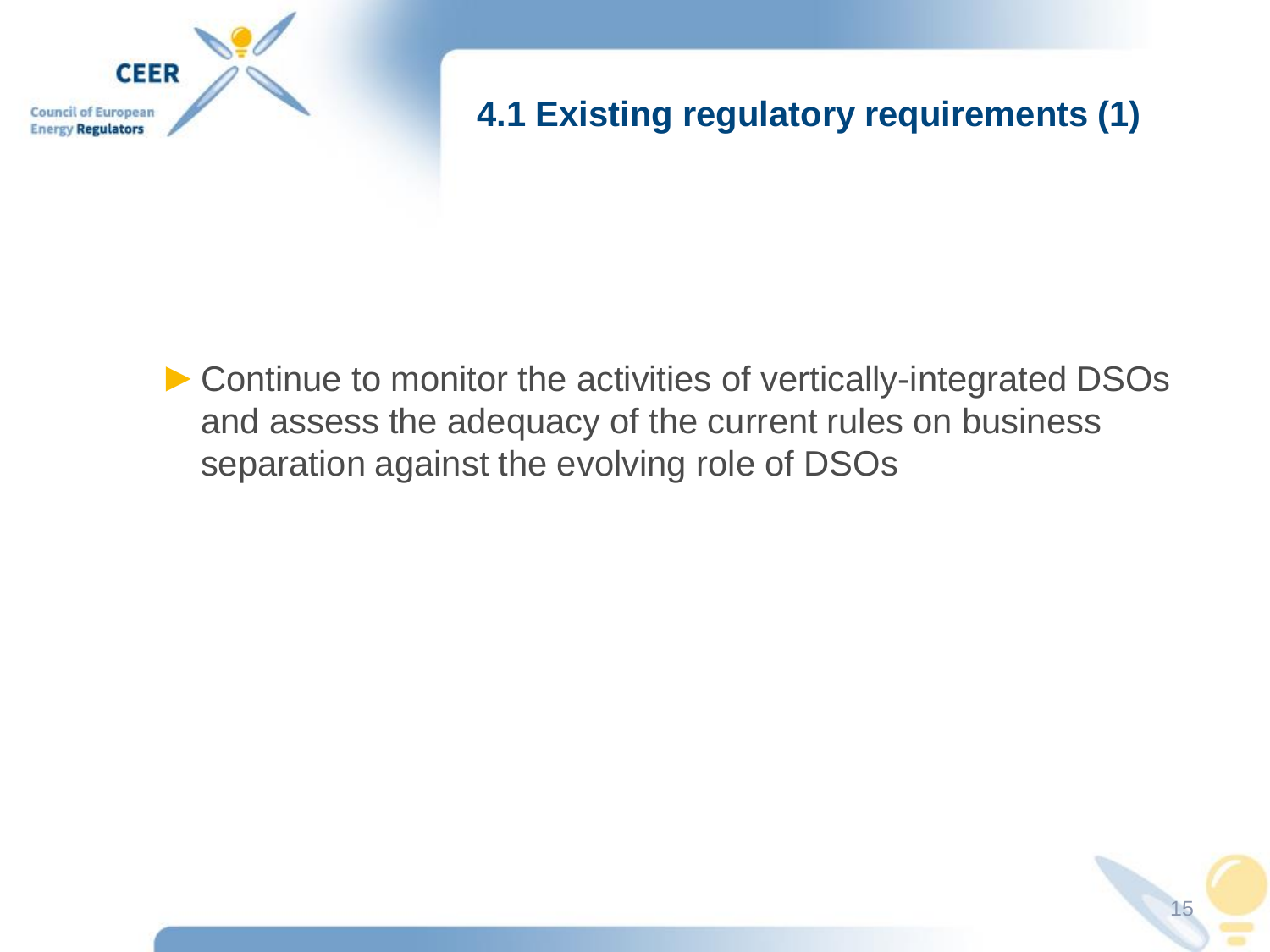

#### **4.2 New services to consumers (2)**

►Define **core DSO functions** to facilitate the development of potentially competitive services;

►Develop a **"toolbox approach"** for the regulation of DSOs, that is flexible, adaptable to nationally conditions and includes a set of consistent options to ensure an adequate level of business separation

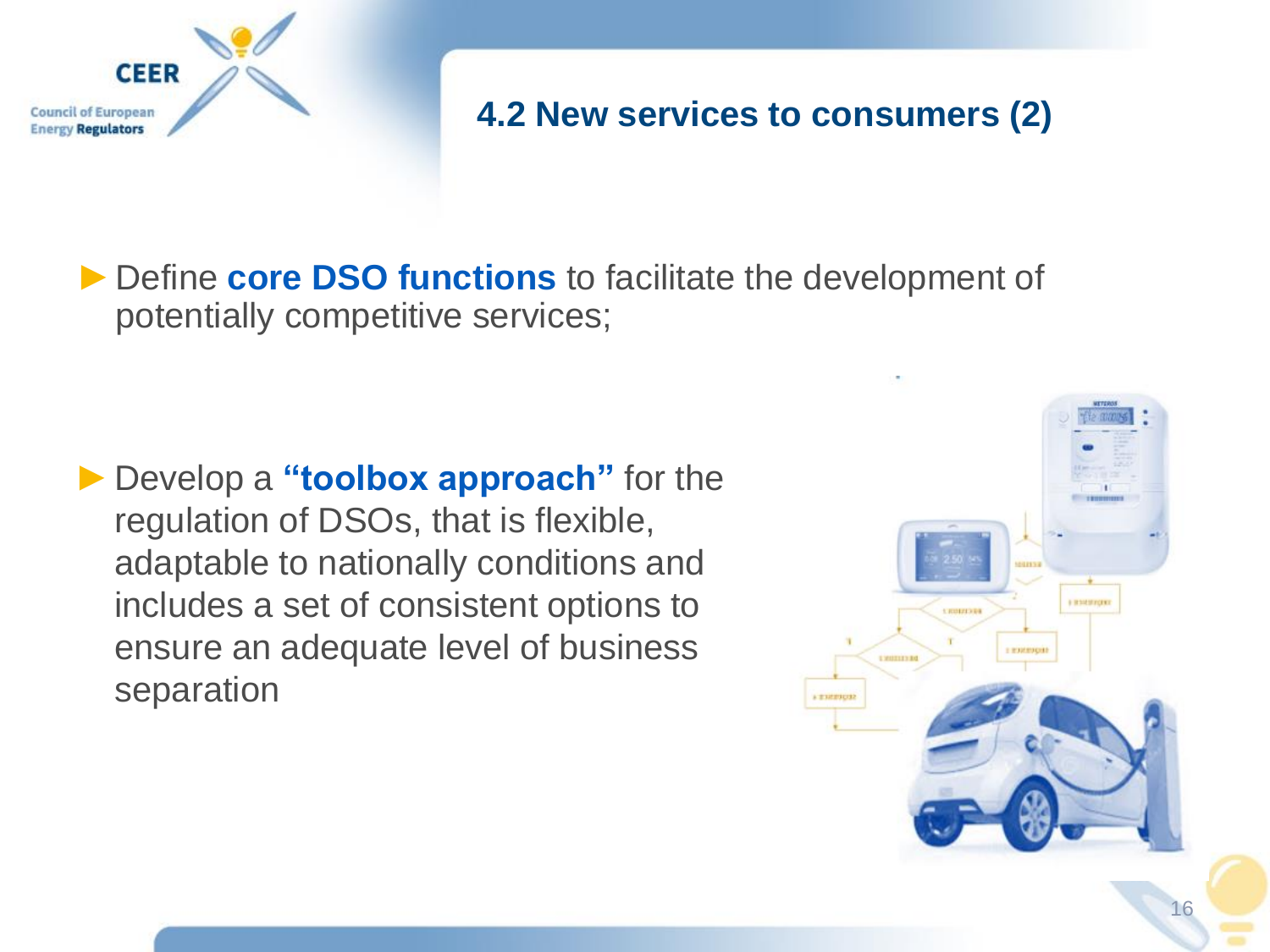

#### **4.3 Investments in innovation and efficient network management (3)**

►Identify and share good practices regarding distribution **network tariff structures** with the aim of:

- Enhancing efficient network development and operation
- Not impeding efficient price signals at the wholesale and retail levels
- Responding to the needs of simplicity and adequate levels of protection for end-consumers
- ▶ Develop guidelines for good practice for **incentive schemes** to encourage efficient innovation by DSOs in such areas as smart grids (e.g. pilot projects for encouraging research and development)

▶ Continuing to monitor Quality of Service



17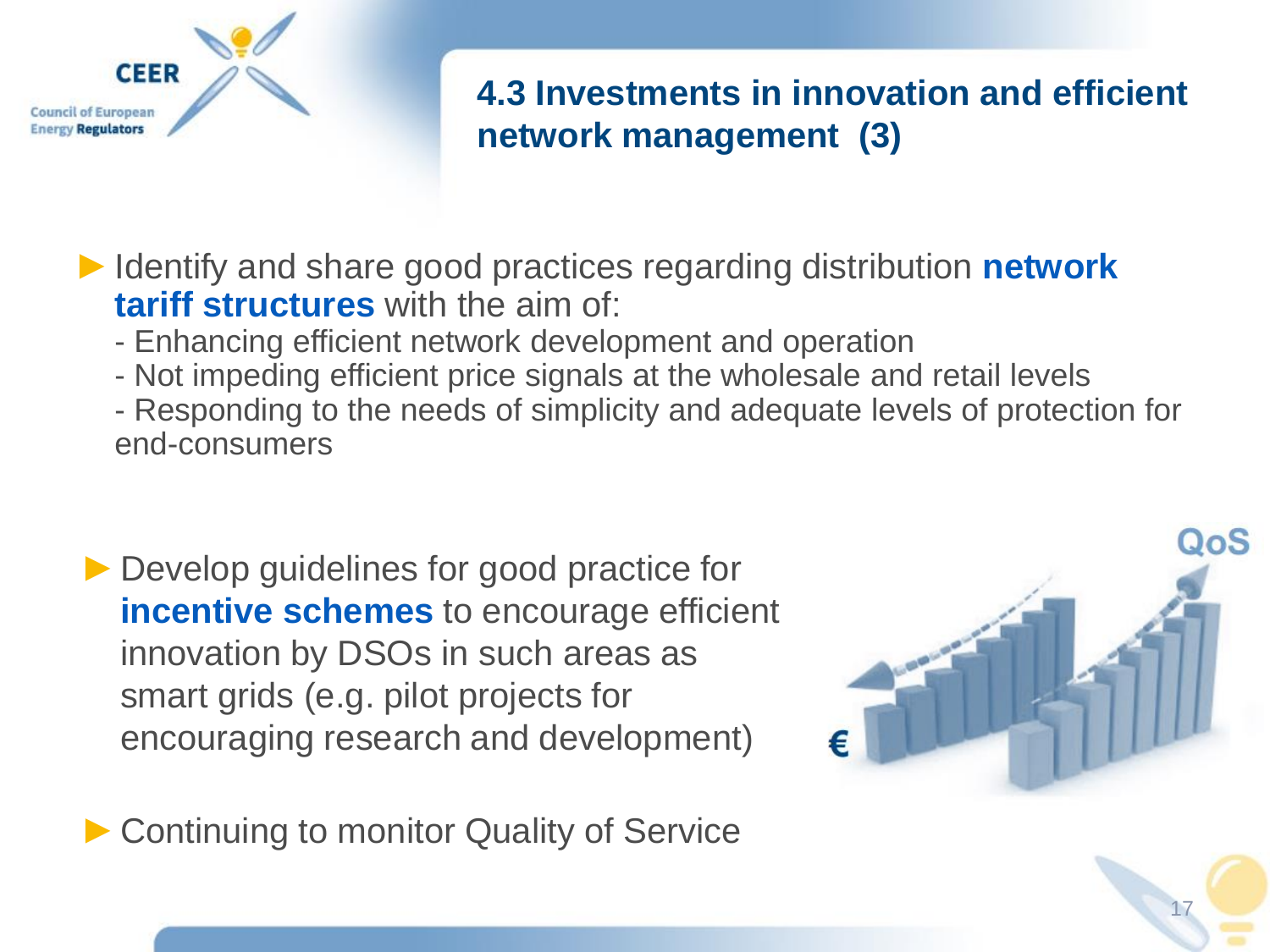

#### **4.4 TSO-DSO Coordination (4)**

18

▶ Develop recommendations for clarifying the distinct roles and responsibilities of TSOs and DSOs in order to strengthen cooperation and technical data exchange between them

► Encourage coordination amongst DSOs for both the gas and electricity sectors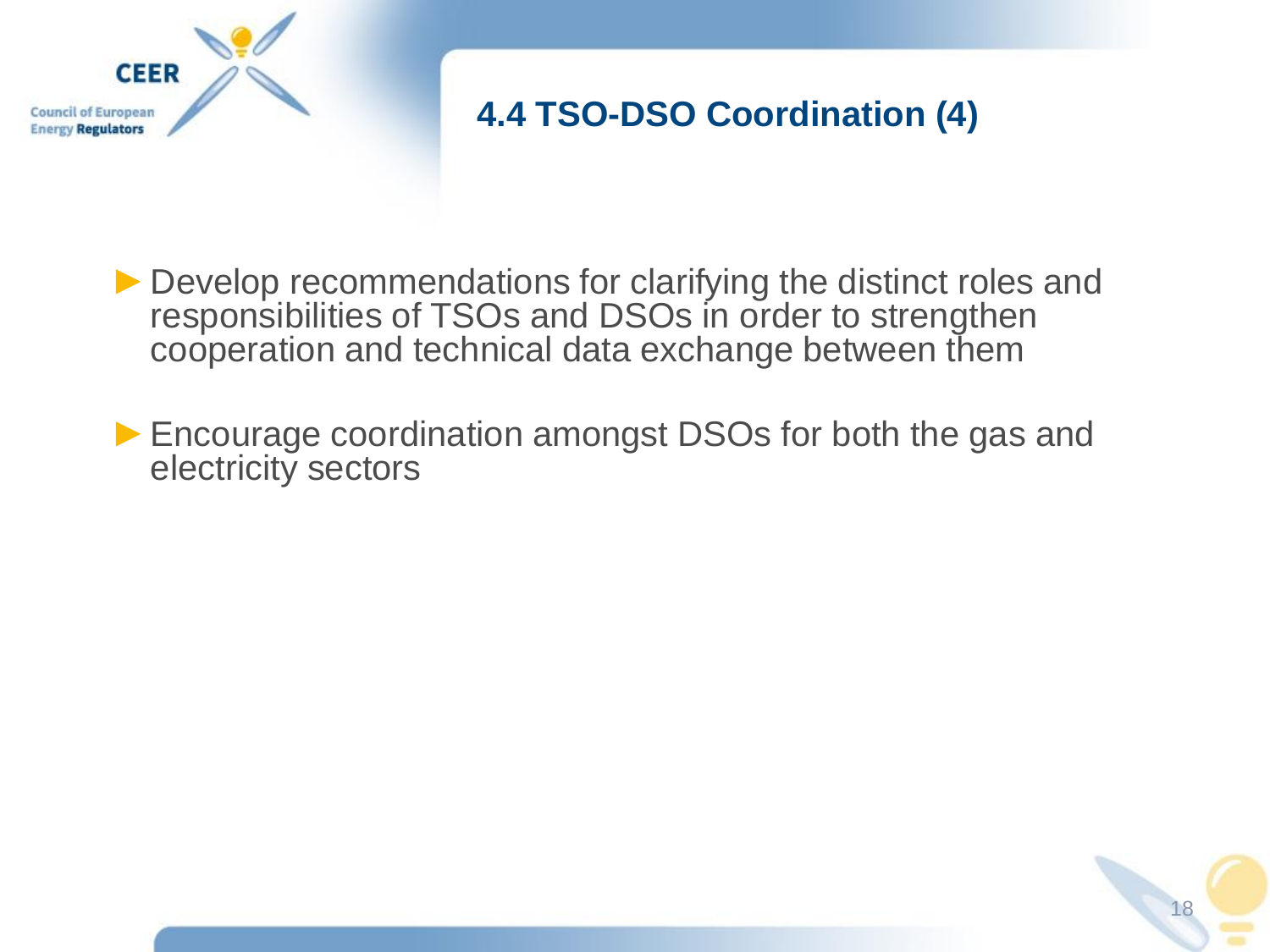

# **Working with ACER**

- CEER and ACER (Agency for the Co-operation of Energy Regulators) collaborating on wholesale market aspects:
	- $\blacktriangleright$  Enabling the pricing of flexibility products
	- Audit of demand side response
	- Wholesale and retail market rules to accommodate demand side response

19

• Roadmap will set out future work